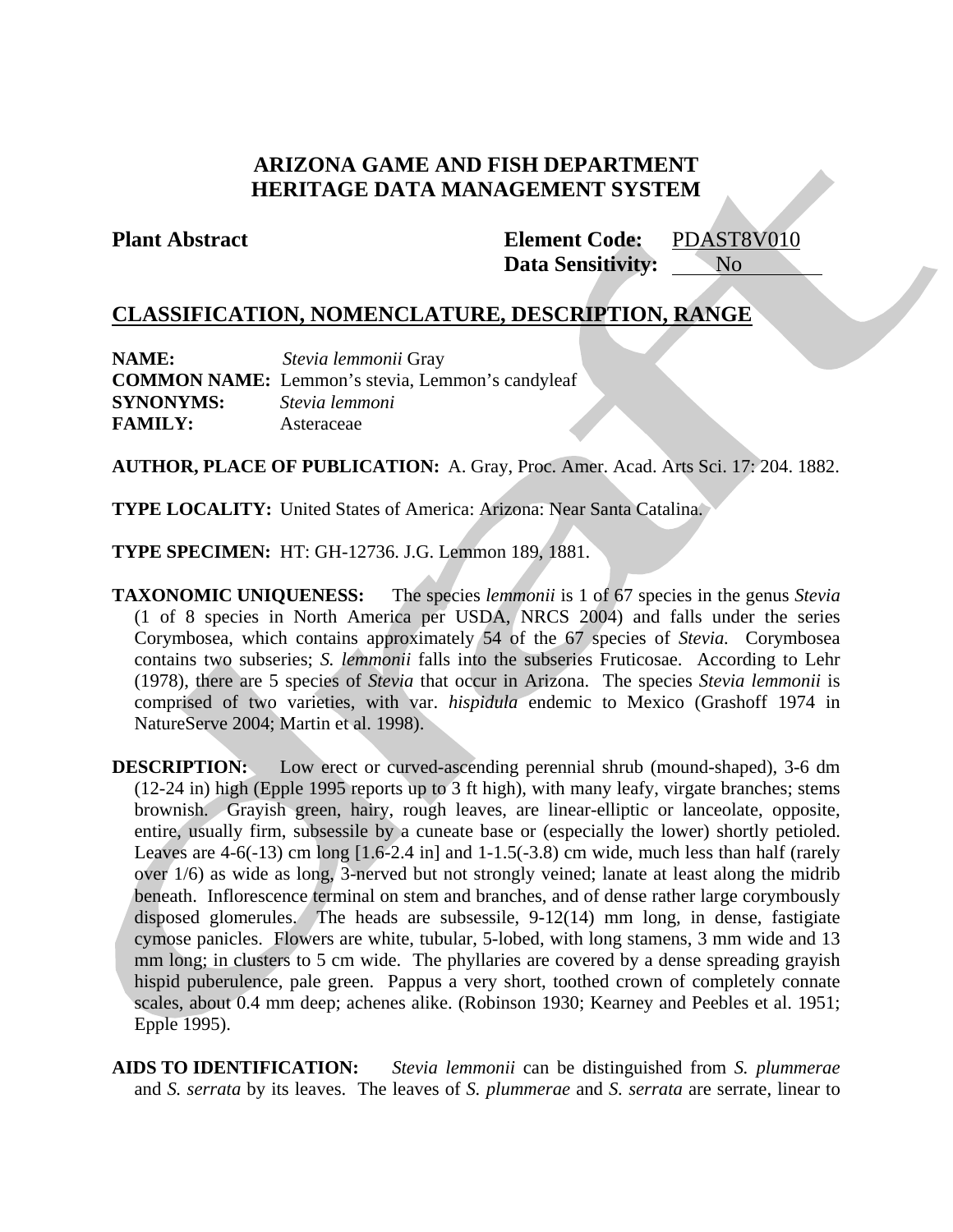#### **AGFD Plant Abstract -2-** *Stevia lemmonii*

lance-oblong, as opposed to entire and linear-elliptic or lanceolate. Their pappus is also not a toothed crown, but rather of squamellae (Kearney et al. 1960). *Stevia lemmonii* var. *lemmonii* has glands on the involucral bracts, rather than harsh hairs as in *S. l.* var. *hispidula* (Martin et al. 1998).

- **ILLUSTRATIONS:** Color photo of flower head (L.E. Epple *in* A.O. Epple 1995: Pl. 236)
- **TOTAL RANGE:** Southern Arizona and northern Mexico (mountains of Durango northward, in the states of Sonora, Durango, Chihuahua).
- **RANGE WITHIN ARIZONA:** From the Santa Catalina, Rincon, Quinlan, and Santa Rita mountains in Pima County; and the Patagonia Mountains in Santa Cruz County.

# **SPECIES BIOLOGY AND POPULATION TRENDS**

#### **GROWTH FORM:** Perennial shrub/subshrub.

**PHENOLOGY:** Flowers from March-June; blooms from February to May per Epple (1995).

## **BIOLOGY:**

- **HABITAT:** Rocky, canyon slopes, ravines, and streambeds in oak and pine-oak forests/woodlands.
- **ELEVATION:** In Arizona, ranges from 3,000 to 4,580 feet (915-1397 m); the Patagonia Mountains, 5,500 feet (1678 m). Throughout its whole range, found from 2,950-5,900 feet (900-1800 m).
- **EXPOSURE:** North facing.
- **SUBSTRATE:** Sand or rocks.
- **PLANT COMMUNITY:** Oak and pine-oak forests/woodland; upper Sonoran foothills. Associated plant species may include: *Dasylirion* sp. (spoonflower), *Platanus* sp. (sycamore), *Populus* sp. (cottonwood), *Quercus emoryi* (Emory's oak), and *Vauquelinia* sp.

**POPULATION TRENDS:** Unknown.

## **SPECIES PROTECTION AND CONSERVATION**

**ENDANGERED SPECIES ACT STATUS:** None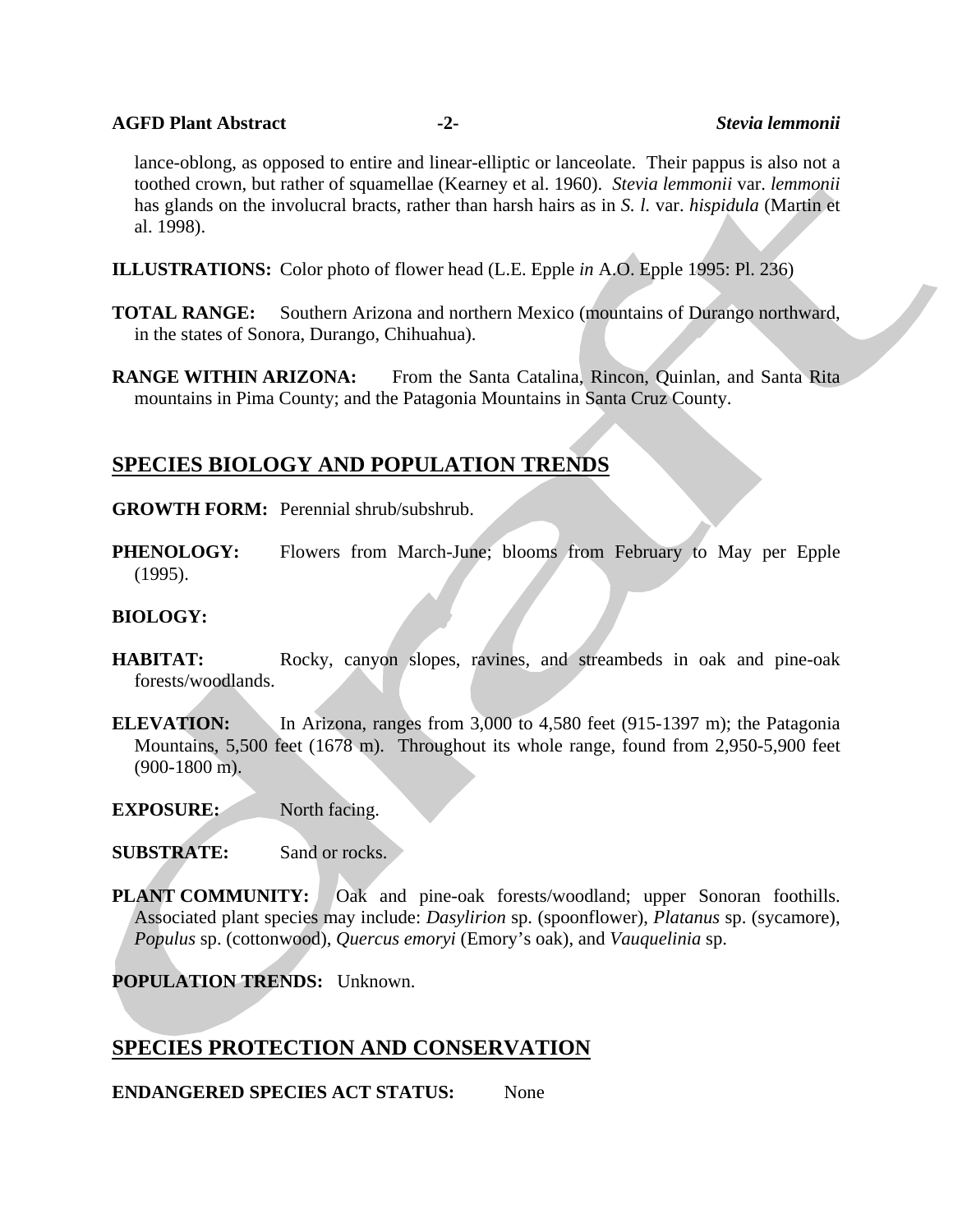**AGFD Plant Abstract -3-** *Stevia lemmonii* 

**STATE STATUS:** None

**OTHER STATUS:** Forest Service Sensitive (USDA, FS Region 3 1999)

### **MANAGEMENT FACTORS:**

**PROTECTIVE MEASURES TAKEN:**

### **SUGGESTED PROJECTS:**

**LAND MANAGEMENT/OWNERSHIP:** BIA - Tohono O'odham Nation; NPS - Saguaro National Park; USFS - Coronado National Forest.

## **SOURCES OF FURTHER INFORMATION**

#### **REFERENCES:**

- Bowers, J.E. and S.P. McLaughlin. Flora and Vegetation of the Rincon Mountains, Pima County, Arizona.
- Epple, A.O. 1995. A field guide to the Plants of Arizona. Falcon. Helena, Montana. P. 296.

Harvard University Herbaria (HUH). 2001. Index of Botanical Specimens. Accessed: 5/5/2004, from http://brimsa.huh.harvard.edu/cms-wb/specimens.

- Integrated Taxonomic Information System (ITIS). Retrieved 4/28/2004 from ITIS, http://www.itis.usda.gov.
- Kearney, T.H., R.H. Peebles with collaborators. 1960. Arizona flora. Second Edition. University of California Press. Berkeley. p. 843.
- Lehr, J.H. 1978. A catalogue of the flora of Arizona. Desert Botanical Gardens, Phoenix, Arizona. p. 174.
- Martin, P.S. et al. 1998. Gentry's Rio Maya Plants, the tropical deciduous forest and environs of Northwest Mexico. The Southwest Center Series, The University of Arizona Press. Tucson, Arizona. p. 254.
- Missouri Botanical Garden TROPICOS, Nomenclatural Data Base. *Stevia lemmonii* A. Gray. http://mobot.mobot.org/cgi-bin/search\_vast. Accessed: 5 May 2004.
- NatureServe. 2004. NatureServe Explorer: An online encyclopedia of life [web application]. Version 3.0. NatureServe, Arlington, Virginia. Available: http://www.natureserve.org/explorer. (Accessed: April 19, 2004).
- Rickett, H.W. ed. 1970. Wild Flowers of the United States: The Southwestern States, Southern California, Arizona and New Mexico. Volume Four, Part Three of Three Parts. The New York Botanical Garden, McGraw-Hill Book Company. New York. p. 738.
- Robinson, B.L. 1930. Chapter V: The Stevias of North America. Contributions from the Gray Herbarium of Harvard University. Cambridge, MA. p. 90-161.
- Toolin, L.J., et. al. 1979. The Flora of Sycamore Canyon, Pajarito Mountains, Santa Cruz County Arizona. Journal of the Arizona and Nevada Academy of Science, Vol 14.
- USDA, Forest Service Region 3. 1999. Regional Forester's Sensitive Species List.